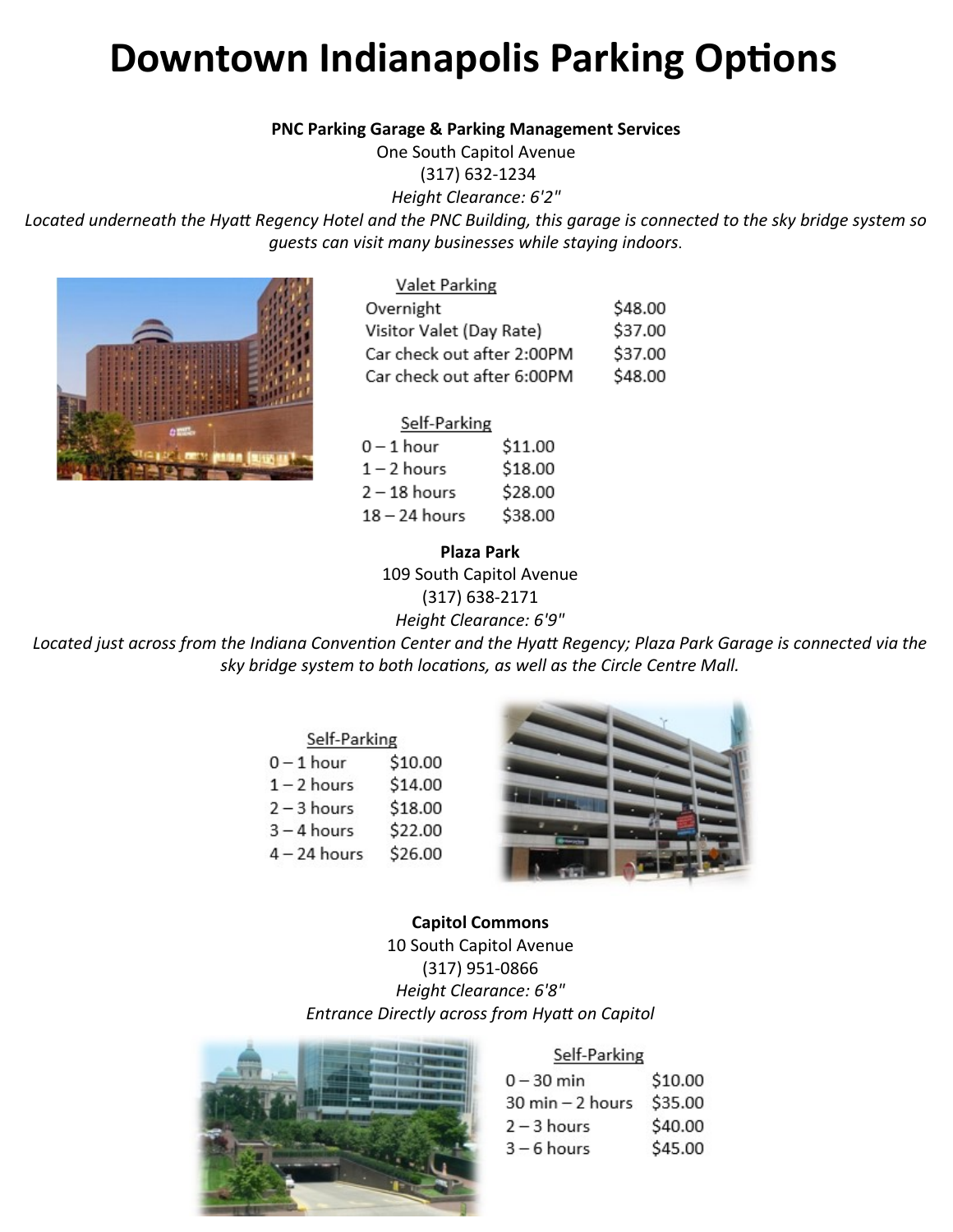## **Circle Centre Mall Parking**

### **World of Wonders Garage**

24-hour access Entrances on Illinois and Maryland Above Steak-n-Shake at Circle Center Mall Connected via Skywalk to the Hyatt 8'2" height limit

#### **Sun Garage**

Monday – Saturday 8:00 AM - 2:00 AM Sunday 10:00 AM – Midnight Entrances on Washington and Maryland Below Carson Pirie Scott in Circle Center Mall 6'8" height limit

#### **Moon Garage**

Monday – Saturday 8:00 AM – Midnight Sunday 10:00 AM – 9:00 PM Entrance on Georgia Below Nordstrom in Circle Center Mall 6'8" height limit

#### Parking Rates for All Three Garages:

| $0 - 3$ hours | \$3.00  |
|---------------|---------|
| $3 - 4$ hours | \$7.00  |
| $4 - 6$ hours | \$15.00 |
| 6 - 12 hours  | \$20.00 |
| 12 - 24 hours | \$24.00 |
| Event Rate:   | \$25.00 |

### Event Parking Rates:

A \$25.00 parking rate may be applied if a major downtown event is happening. If a visitor shows a valid receipt of \$25.00 dollars or more purchased from a Circle Center Mall Indianapolis merchant that day, normal rates will apply.